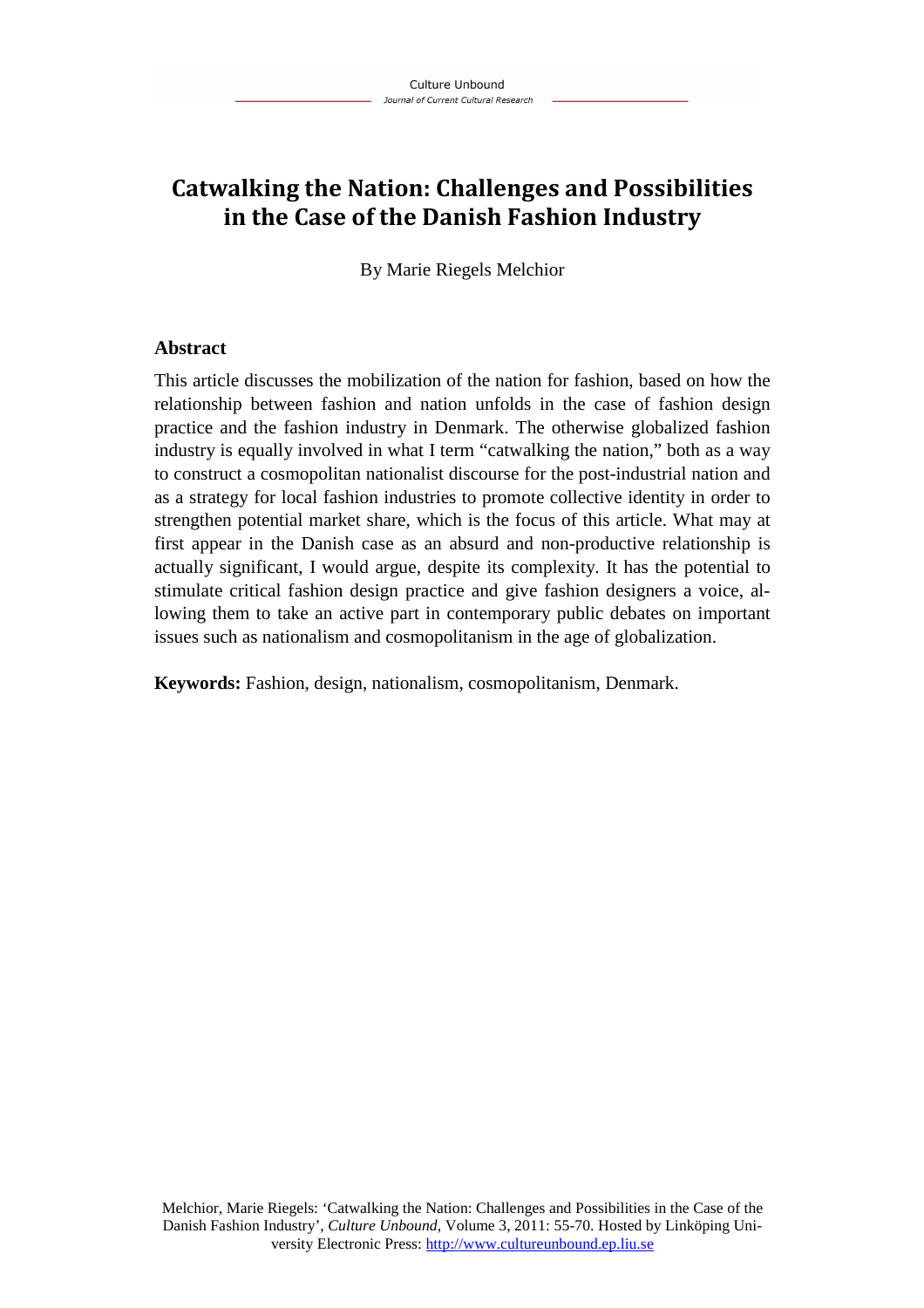# **Introduction<sup>1</sup>**

"Ladies and gentlemen! Welcome to the World's Greatest Catwalk" (speaker at the fashion event on August  $14<sup>th</sup>$ , 2010)

The built stage rising from City Hall Square in the center of Copenhagen is totally pink – shocking pink, as the legendary  $20<sup>th</sup>$  century fashion designer Elsa Schiaparelli would say. Thousands of people have gathered in the square on a Saturday afternoon in mid-August 2010 during Copenhagen Fashion Week. Despite the rainy weather forecast, people have come to get a close-up view of next season's fashion, hip celebrities, and the glamour of the fashion industry, paid for with local tax money to promote Denmark through Danish fashion design.<sup>2</sup> It is a true day of celebration. The Copenhagen Fashion Council – a joint committee of the Danish fashion industry's major organizations and independent fashion fairs – is about to the break a world record. According to the World Records Academy, the longest catwalk to date had been 1.3 kilometers in length, at the Centro de las Artes Centenario in San Luis Potosi in Mexico.<sup>3</sup> The World's Greatest Catwalk is 1.6 kilometers long. It presents more than 200 fashion models walking on the elevated, pink-carpeted catwalk on Strøget, the pedestrian street running between Copenhagen City Hall and Kongens Nytorv. It is indeed a high-profile event of artists, politicians, celebrities and professionals connected to the local and international fashion world.

Following a live music performance, the show begins as the Danish Minister of Economic and Business Affairs, Brian Mikkelsen (from the Conservative party in Government) enters the center stage, sharply dressed in a cosmopolitan, tailored black power suit, crisp white open shirt and no tie. His attire signals that this is a fashion event, not a formal event. Broadcast internationally by CNN and on huge screens in New York's Times Square, Mr. Mikkelsen welcomes everyone by praising the success of the Danish fashion industry. He calls it one of the country's most visible export and creative industries: "Copenhagen Fashion Week and World's Greatest Catwalk bring fashion to the street and bring unique opportunities to Denmark's fashion businesses."<sup>4</sup> Helena Christensen, the former international supermodel and patron of the event, follows on stage and expresses her pride in Danish fashion and its recent developments. Helena Christensen declares that Danish fashion is "functional and unique, democratic fashion, built on values in many ways characterizing the Danes."<sup>5</sup> Next, the stage is given to another personality of the international fashion and celebrity world – Ali Hewson, the founder of the ecological and ethical fashion brand Edun and wife of U2 lead singer Bono. She is in Copenhagen not only to celebrate the fashion week, but also to express gratitude for the donation of one percent of Saturday's revenue by a large number of Copenhagen fashion boutiques to her Chernobyl Children's Project International Foundation. With her voice full of enthusiasm she salutes the cat-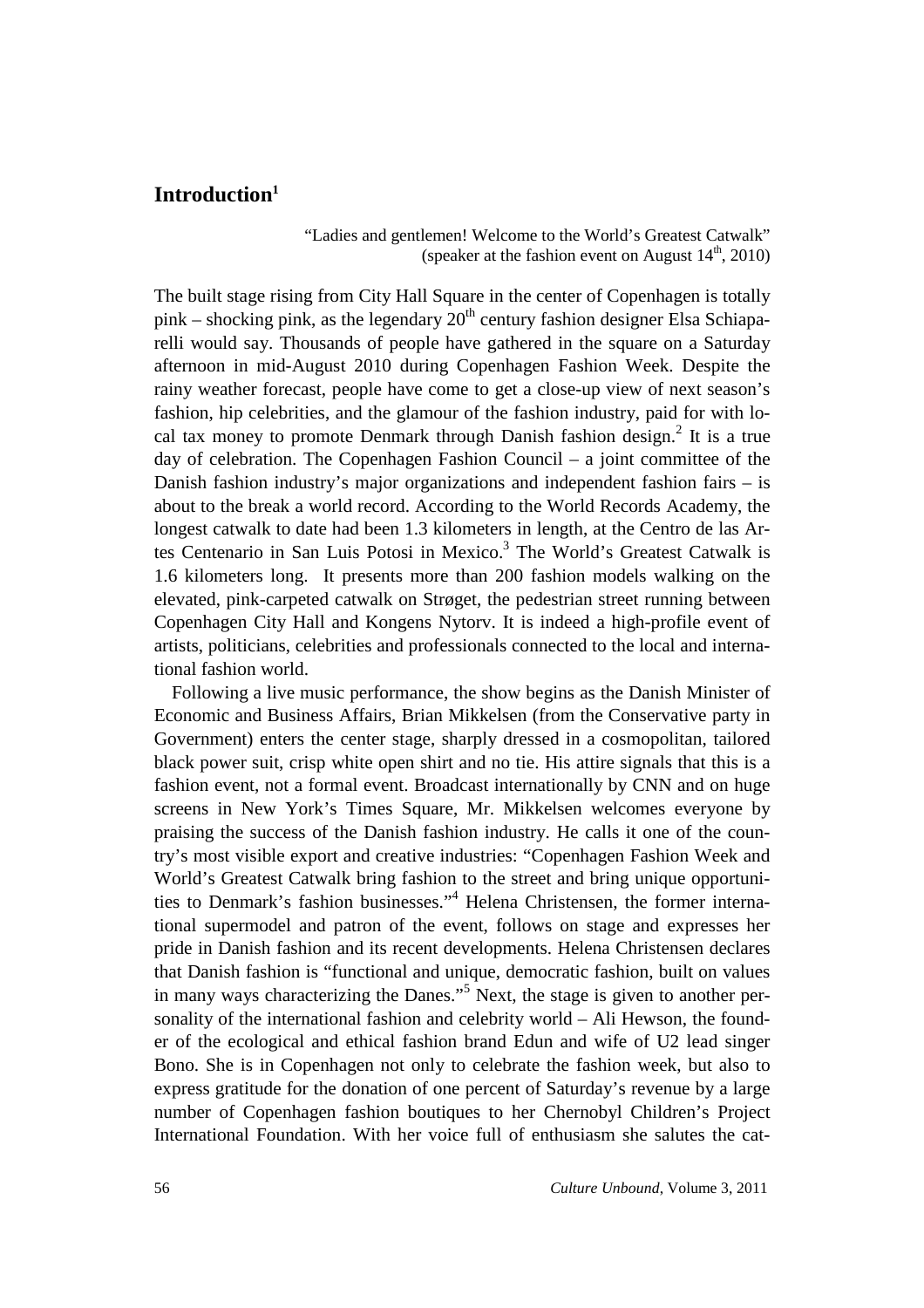walk event by declaring, "Let's make fashion change the world!"<sup>6</sup> The first fashion model enters the catwalk dressed in fall-winter 2010 Danish fashion, to the sound of the legendary 1974 Danish pop song hit "Smuk og dejlig" by singer Anne Linnet and the band Shit & Chanel. Despite the rain, Denmark is making a fashion statement – not only at home, but just as importantly, to the rest of the world!

To me this event is the literal materialization of what I term "catwalking the nation."<sup>7</sup> The World's Greatest Catwalk is the culmination of years of joint industry engagement in Denmark aimed at strengthening the Danish fashion industry, following its deindustrialization during the 1980s and 1990s. Since the beginning of the  $21<sup>st</sup>$  century, the fashion industry has been of key interest to the Danish government's creative industry policy, which promotes the economic development of the postindustrial nation through design and innovation by supporting the creative industries, improving conditions for business innovation, and promoting investment in nation-branding (Melchior, Skov & Csaba 2011). Still, it is a relatively small industry, consisting of approximately 620 companies as whole-sellers of clothing and approximately 11 000 local full-time employees. Yet, in combination with the textile and leather goods industries, the significant export revenue of the fashion industry makes it Denmark's fourth biggest exporter among the country's manufacture industries.<sup>8</sup>

It would be misguided to perceive the World's Greatest Catwalk event as a traditional way of flagging the nation in the manner practiced at World Fairs for more than 150 years. Indeed, the August sky is filled, not with red and white national flags, but rather with pink balloons! The World's Greatest Catwalk is a performance informed by a cosmopolitan nationalist discourse of the Danish postindustrial nation. On one hand, it can be seen in the context of nationalist movements currently emerging in numerous countries worldwide. At the same time, it should not be conflated with the fierce nationalist movements orchestrated in Denmark by the right-wing nationalist party, Dansk Folkeparti (English: The Danish People's Party), whose political agenda is driven by an anti-immigration stance and a defense of what they consider true Danish values. Nationalism has many faces, as Michael Billig demonstrates in the book *Banal Nationalism* (Billig 1995), and its broad scope encompasses more than ethnocentrism. In Denmark, through the lens of fashion, two contrasting versions of contemporary nationalism stand out – a cosmopolitan nationalist discourse and an insular nationalist discourse. The first version has evolved Denmark's self-perception beyond that of a distant country in the north of Europe, proud of its  $20<sup>th</sup>$  century social democratic welfare state, its dairy export, and cultural icons such as Hans Christian Andersen, Karen Blixen and the Tivoli Gardens. Denmark may be small, but on the day of the World's Greatest Catwalk, it perceives itself as internationally important and trendsetting beyond national borders in the areas of fashion, lifestyle and design. It demonstrates an interest in fashion consumers and a desire to invite tourists,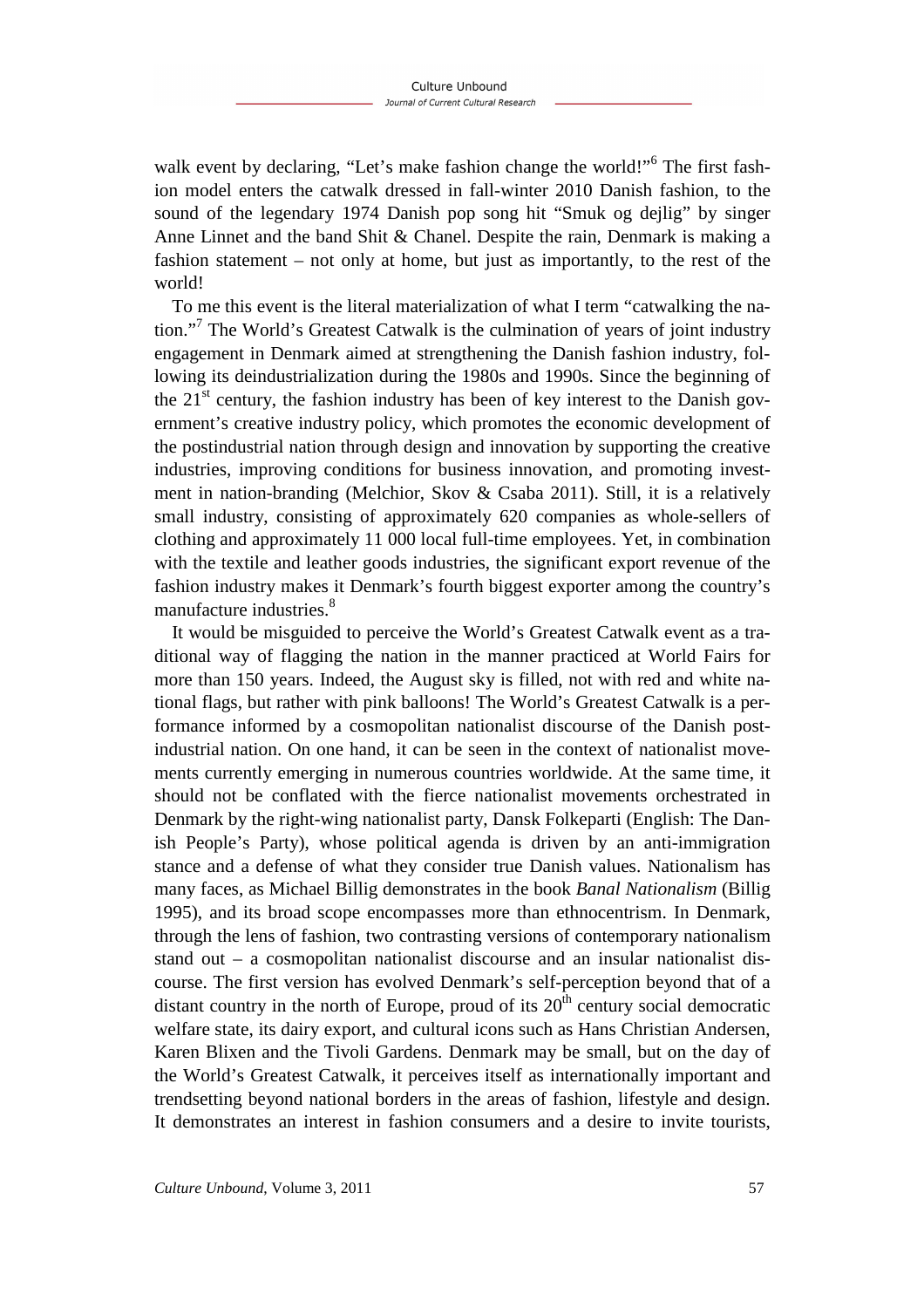knowledge workers and investors to spend time (and money) in Denmark. Of course, this vision could be seen as hypocritical in light of the recent strict Danish immigration law – "green light for the tourist, red light for the vagabonds," to borrow Zygmunt Bauman's slogan for the current social mobility across borders (Baumann 1998: 93). At least the invitation is limited to resourceful individuals ready to spend money, share their knowledge and pay a high tax bill to redistribute wealth in the characteristic manner of the Danish social democratic welfare state.

Returning to the term "catwalking the nation," though, my intention here is to emphasize the double meaning of cosmopolitan nationalism unfolding with the globalization of the fashion industry and the political interest of governments in the fashion industry. This process of globalization and how it is locally negotiated is taking place not only in countries recognized as key international fashion centers for creativity and trade, but also in countries like Denmark with no distinct or commonly acknowledged fashion history (Melchior 2011). In order to increase market share and sales figures in a highly competitive international market, the articulation of cultural distinctiveness has become a pivotal business strategy for many fashion brands and local fashion industries (e.g. Skov 2003, Palmer 2004; Brand & Teunissen 2005; Goodrum 2005; Skov & Melchior 2011). The Danish fashion industry is no exception, exemplifying the complexity of and challenges to this strategy.

When Copenhagen Fashion Council stages fashion through the nation on the pink catwalk, the purpose is to attract the attention of local and international buyers and consumers. The 220 fashion models, dressed in the Autumn-Winter 2010 collections of mainly Danish fashion brands, have been styled by design agency Femmes Regionales to communicate unequivocally, "Look, it's Danish!" The overall look is attractive and appealing, consisting mostly of streetwear crossed with the latest 1950s retro style, popularized by television series such as *Mad Men* from the U.S. Yet, apart from the soundtrack of the show (highlights from the last fifty years of Danish pop music history), the uniformed Danish navy officers escorting a number of models, and several icons of the Tivoli Gardens universe (Pierrot, Harlequin and Columbine) taking the catwalk between the models, it is actually difficult to pinpoint the Danishness of Danish fashion design on display. One can only wonder what the foreign spectators get out of it; can they see the cultural distinctiveness in the fashionable clothes on the catwalk? It is almost ironic that, in mobilizing a new image for the nation through fashion (as in fashionable clothing), the government intends to distance the identity of the nation from the very national icons needed to communicate the particularity of Danish fashion on the catwalk! The concluding song of the catwalk show – "Copenhagen Dreaming"<sup>9</sup> – says it all, perhaps. The Danish fashion industry is still dreaming about – and searching for – what makes its products particular, in order to create a sense of place as a key selling point. This is a central dilemma to the Danish fashion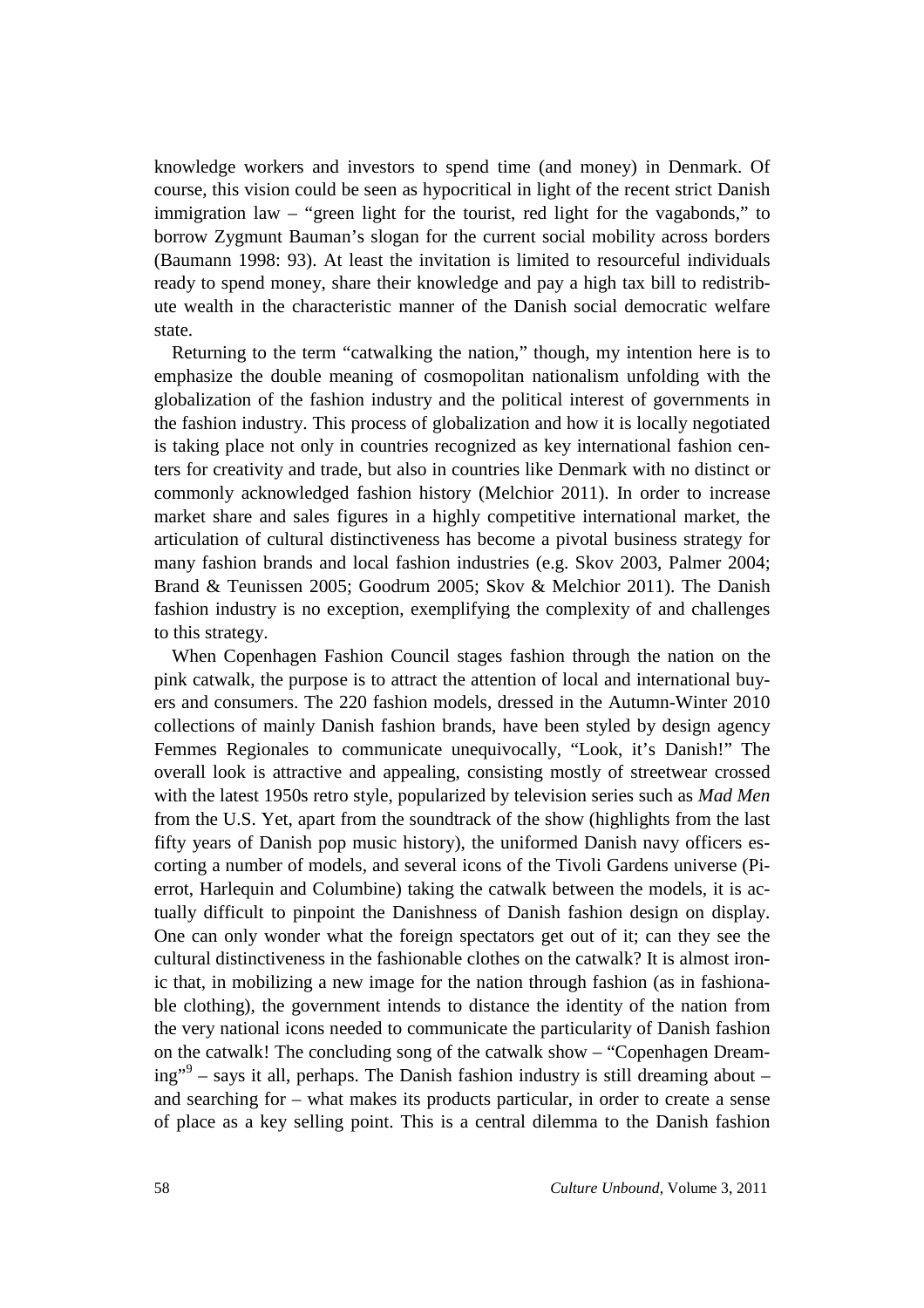industry. On an institutional level, government policy encourages the promotion of a collective identity, but on the individual brand level, nationality is not addressed. The substance of the vision of Danish fashion appears to be unclear. It is called "democratic fashion," but the meaning of this is rather generic for international fashion brands in the mid-price range, making it ineffective as a mark of particular Danish distinction.

The effort to "catwalk the nation," put forth by the Danish fashion industry's institutional bodies, highlights the challenges posed to the industry and especially to the work of its designers. It refers to the global-local nexus arising within the globalization process. The view of fashion as belonging to some "far-flung cosmopolitan sites elsewhere," as Jennifer Craik (2009: 409) describes the popular understanding in Australian culture, is no longer the norm in the traditional periphery of global fashion centers. However, I want to stress that when mobilizing the nation for fashion, the so-to-speak "nationalization" of fashion, is not aimed at creating uniform looks and forcing fashion designers to channel their creativity into strictly defined design formats. If treated as such, its potential to boost the industry would be short-lived. Instead, it is directed at a reflective form of nationalism that I, together with Lise Skov and Fabian Faurholt Csaba, have termed cosmopolitan nationalism (Melchior, Skov & Csaba 2011). It enables fashion designers to use their awareness of cultural heritage for creative inspiration, enabling openness towards others and the negotiation of contradictory cultural experiences. The mobilization of the nation for fashion encourages "having 'roots' and 'wings' at the same time," to quote Ulrich Beck on the characteristics of cosmopolitanism (Beck 2002: 19). My argument, considering international examples of fashion designers engaging with and questioning their cultural heritage, is that current Danish fashion designers are not sufficiently aware of this possibility; if they embraced it, they could have a meaningful voice in constructing an alternative discourse to the dominant insular nationalism that thrives not only in Denmark but also elsewhere (in the U.S., the Netherlands, France and Sweden, for example). This voice is needed from such a significant part of popular culture as the fashion world, as it already has the attention of many people (is there anyone who honestly has no interest in fashion and clothing whatsoever?). Fashion design need not merely respond to political issues – as in the idea of fashion mirroring society – but could just as well take an active part in shaping those issues via the clothes on offer.

To clarify my argument, the following text will unfold the challenges presented to the Danish fashion industry by the government's vision that the creative industries hold the key to the country's future. From there I will discuss the possibilities of mobilizing the nation for fashion, from the perspective of cosmopolitanism. That is to say, this article uses the case of the Danish fashion industry to call for a more activist and idealist fashion world.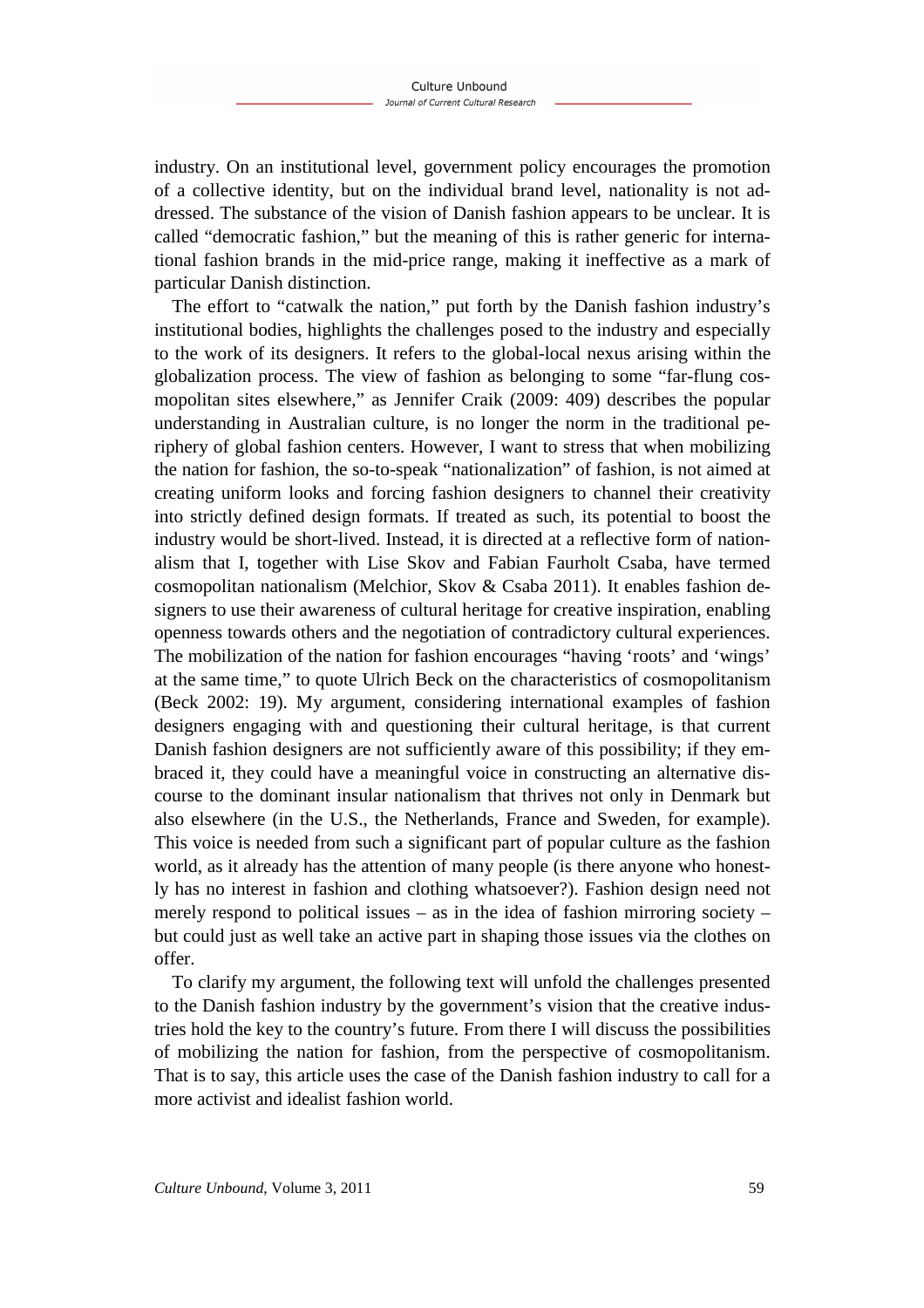#### **The Problem of Belonging – Danish Fashion, Past and Present**

The development of the Danish fashion industry since the late 1950s has been characterized by a constant struggle to stay in business for many of the industry's companies, with different causes over the years. This has led to arguments within the industry for strategic moves to improve the design of the clothing produced. In the 1960s and early 1970s, the increased import of clothing threatened the Danish producers' leadership of the home market. Tage Vangaard, the leading manufacturer of women's dress in Denmark and chairman of the clothing manufacturer's trade organization, made it clear in the industry trade journal that the competitive resources of the Danish fashion industry's future were quality and design, not price (Klæder Skaber Folk 1970: 39-40). Tage Vanggaard was an example of a company collaborating with a professionally trained fashion designer, Margit Brandt, to give an edge to a range of his production aimed at young women. However, from the perspective of the government, today's call for design is intended to promote place-making, not dress-making.

The paradox and complexity of the Danish fashion industry is evident: although the industry's dominant argument revolves around design, the current three largest Danish fashion companies in terms of market share and revenue – Bestseller, BTX Group, and IC Companys – focus instead on competitive prices combined with fashionable designs, as well as on the integration of fashion retailing for two of the companies. Their role models in this respect are Sweden's H&M or Spain's Inditex. The three companies that define the Danish fashion industry in terms of size have limited engagement with the industry's institutional activities, which instead concern the many small companies and fashion brands that define the industry in numbers.

As the World's Greatest Catwalk event demonstrates, the current ambitions for Danish fashion are high. The Danish fashion industry is subject to the government's policy of stimulating the country's creative industries, using innovation and design to boost the "experience economy" – to some extent informed by the American economists Pine and Gilmore (1999) – hopefully leading Denmark through otherwise tough prospects as a postindustrial nation. In 2005, the Danish fashion industry received its first specific fashion policy, built on the vision of Denmark/Copenhagen as the fifth global fashion cluster, after the four existing centers of Paris, London, New York and Milan (FORA 2005; Melchior 2011). Previously seen as a diminishing sunset industry left to its own devices, the fashion industry was called upon as never before. A 2005 report recommended the increase of internal industry collaboration to bridge the original divisions between, on the one hand, manufacturers in the mid- $20<sup>th</sup>$  century textile and clothing production center in the provincial town of Herning, and on the other hand, manufactures of the predominant design-based fashion companies located in the Copenhagen area. In other words, the policy would unite the industry around a single vision by erasing the history and culture that built its internal myths and beliefs. It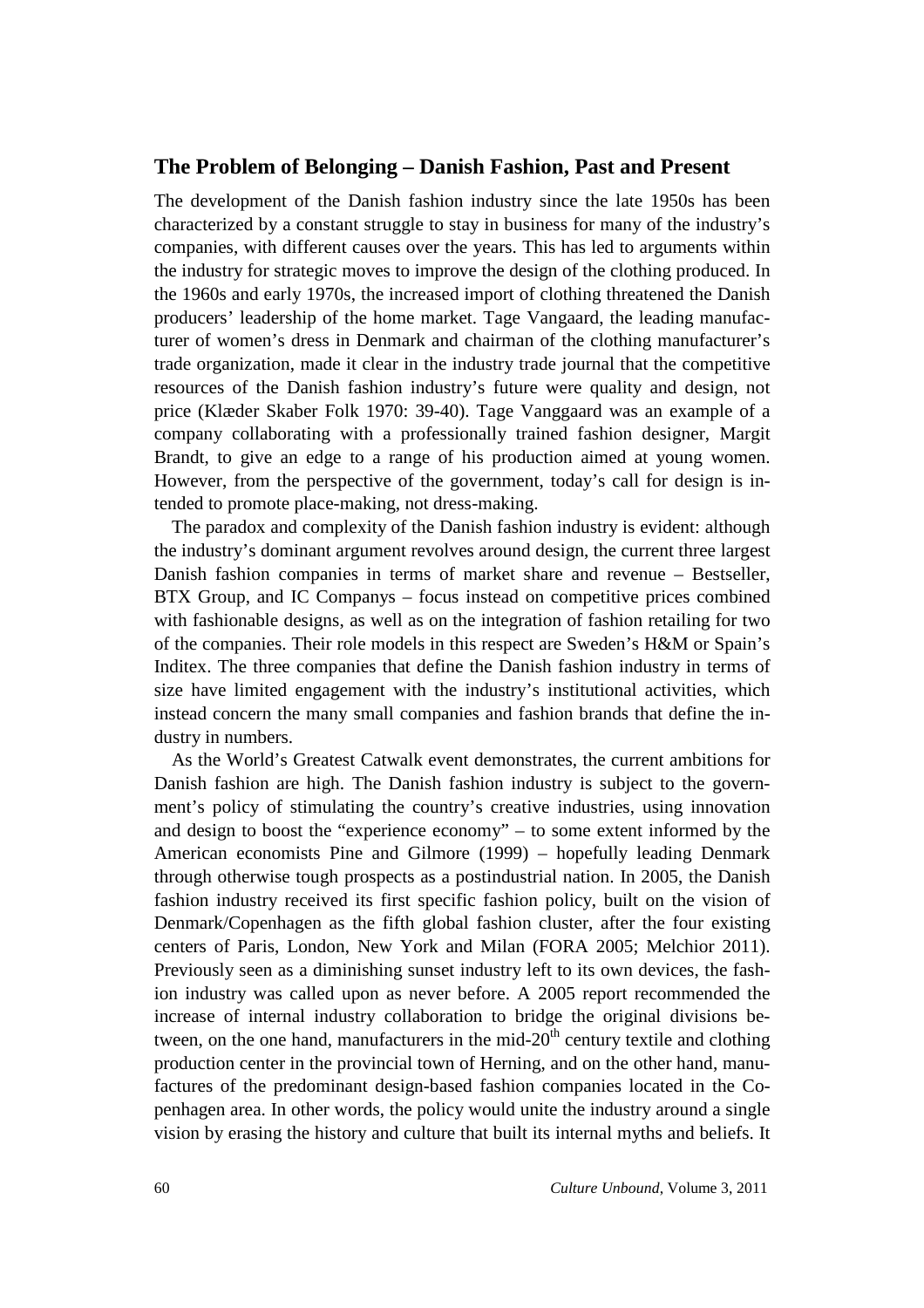suggested that so-called network architects be introduced to the industry, leading to the establishment of the Danish Fashion Institute shortly after the launch of the government's 2005 fashion policy. The report argued further the importance of user-driven innovation in the fashion industry, though it did not explain what that actually meant in a fashion design context, apart from the integration of the fashion industry in the overall Danish industry policy of the time. This policy focused particularly on user-driven innovation – not only as an innovation method, but also as a characteristically Danish consideration of the user/consumer when making things and solutions. User-driven innovation was believed to strengthen the competitiveness of local industries in global markets, calling for more focus on specificity and projecting a stronger and more independent image of Denmark (Christensen 2006). In reality, it is debatable whether the government fashion policy was intended *for* the industry or if the nation merely wanted to be associated with the luster of fashion (Melchior, Skov & Csaba 2011).

With this in mind, one of the first initiatives of the new Danish Fashion Institute was to commission a report on what it called the "DNA of Danish fashion." Due to the doctoral research I was doing at the time on the concept of Danish fashion and the Danish fashion industry from 1950 to the present, I was asked to take part in writing the report, summarizing the history of Danish fashion, formulating the conclusion, and identifying the common denominators of Danish fashion design as accessibility in terms of wearability and moderate prices (Rasmussen 2006). Both now and historically, it is actually difficult to define Danish fashion in terms of specific style preferences, design methods or clearly defined cultural values that inform the design. To put it another way, Danish fashion has had an identity problem, a problem of belonging, historically and in an increasingly global world. Taking into account the sum of the industry's output, Danish fashion does not seem very distinctive. Danish fashion designers practice a rather silent creative endeavor, which has no tradition for outspoken ideology among designers, manufactures or company owners. A common ground in accessibility is hardly enough to differentiate Denmark internationally, posing a challenge when the government demanded nation-branding through the creative industries and indeed the fashion industry, as the World's Greatest Catwalk event demonstrates. Part of the difficulty could also be that the economically dominant companies of the industry relate more to the image of Danes as good trades people, linking to the era of the Vikings (800-1050 AD) as traders and not just brutal fighters. In heated discussions during Copenhagen Fashion Week in February 2010, the diversity of the industry's companies was publicly exposed when the head of communication of the industry's trade union stated in a radion interview that Denmark is a rather a trades nation, not a couture nation, as she felt the Danish Fashion Institute was claiming (P1 Business, February  $11<sup>th</sup>$ , 2010).

Perhaps for the same reason, a collective branding strategy has never officially been made since the 2006 report on the DNA of Danish fashion. Even though it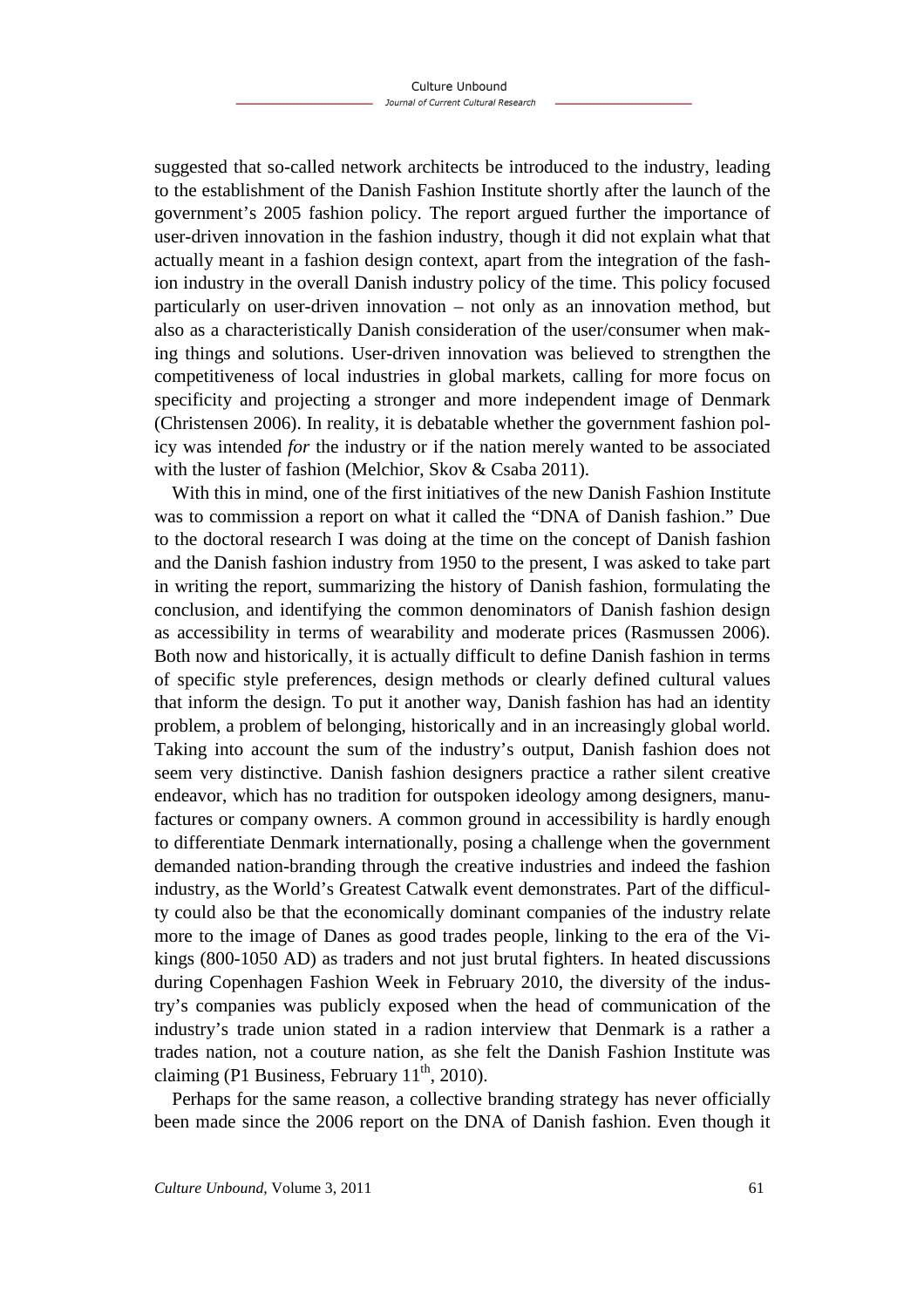remains on the agenda of the Danish Fashion Institute, it is continuously postponed due to a lack of money and time. Yet the Danish Fashion Institute and other spokespersons of the industry continue to label Danish fashion as "democratic fashion" in the sense given in the report, while the industry itself is rather silent on the issue of the cultural distinctiveness of Danish fashion (Melchior 2008).

In other similar "second-tier" fashion centers, Lise Skov observes that fashion designers often find themselves in a dilemma when forced to focus on cultural distinctiveness. She suggests, based on a tripartite model of culture, that fashion designers are often at ease when engaging with high culture (e.g. the inspiration from art on fashion) and popular culture (e.g. the inspiration of street style on fashion), but uneasy when it comes to folk culture.

For many fashion designers, this brings out a fear of overdoing cultural stereotypes, exacerbated by the common perception that folk culture is the opposite of fashion – rural, static, backward and soaked in nationalism. The discomfort many Europeans feel with this kind of self-exoticization is ironical because fashion in the twentieth century, with its long-standing tradition for exoticism, has had no qualms about incorporating all kinds of colorful elements from non-Western, including Russian, folk culture. The new demand is that designers engage with their national culture and dress tradition, but in such a way that it can be attractive to outsiders. (Skov 2011: 149)

Fashion designers should pay attention, I argue, to the cosmopolitan nationalist discourse invoked by the Danish government when addressing the fashion industry as important for the branding of Denmark. As Skov further stresses, it has proven creatively productive to international fashion designers such as Alexander van Slobbe of the Netherlands, who adopted the notion of abstraction from Flemish art and crafts into his then Dutch-informed fashion design (Skov 2011). Fashion researcher Alison Goodrum's study of British fashion is also relevant, showing how fashion brands like Vivienne Westwood, Paul Smith and Mulberry, each with their own image of Britishness, use their cultural heritage productively to stimulate creativity, make critical comments on nationality (particular in the case of Vivienne Westwood) and consequently produce cultural distinctiveness (Goodrum 2005).

The question, then, is what causes the hesitation towards articulating cultural distinctiveness in Danish fashion design and the revitalization of cultural heritage? One answer can be found in the history of fashion in a Danish context. To begin with, fashion was not considered to have roots in Denmark until the late 1950s. Until then, new fashions in clothing were seen as exclusive imports from great cities abroad. This perception was strengthened by the  $19<sup>th</sup>$  century National Romantic movement and the building of the independent democratic nation-state in Denmark since 1849. The contemporary public discourse saw fashion as the antithesis of the nation-building process, in contrast to particular local peasant festive wear, viewed as static in style and therefore consecrated as national folk dress (Lorenzen 1987, Stoklund 2003). This distinction between fashion and folk dress fed into an understanding of two kinds of clothing coexisting in Denmark; the first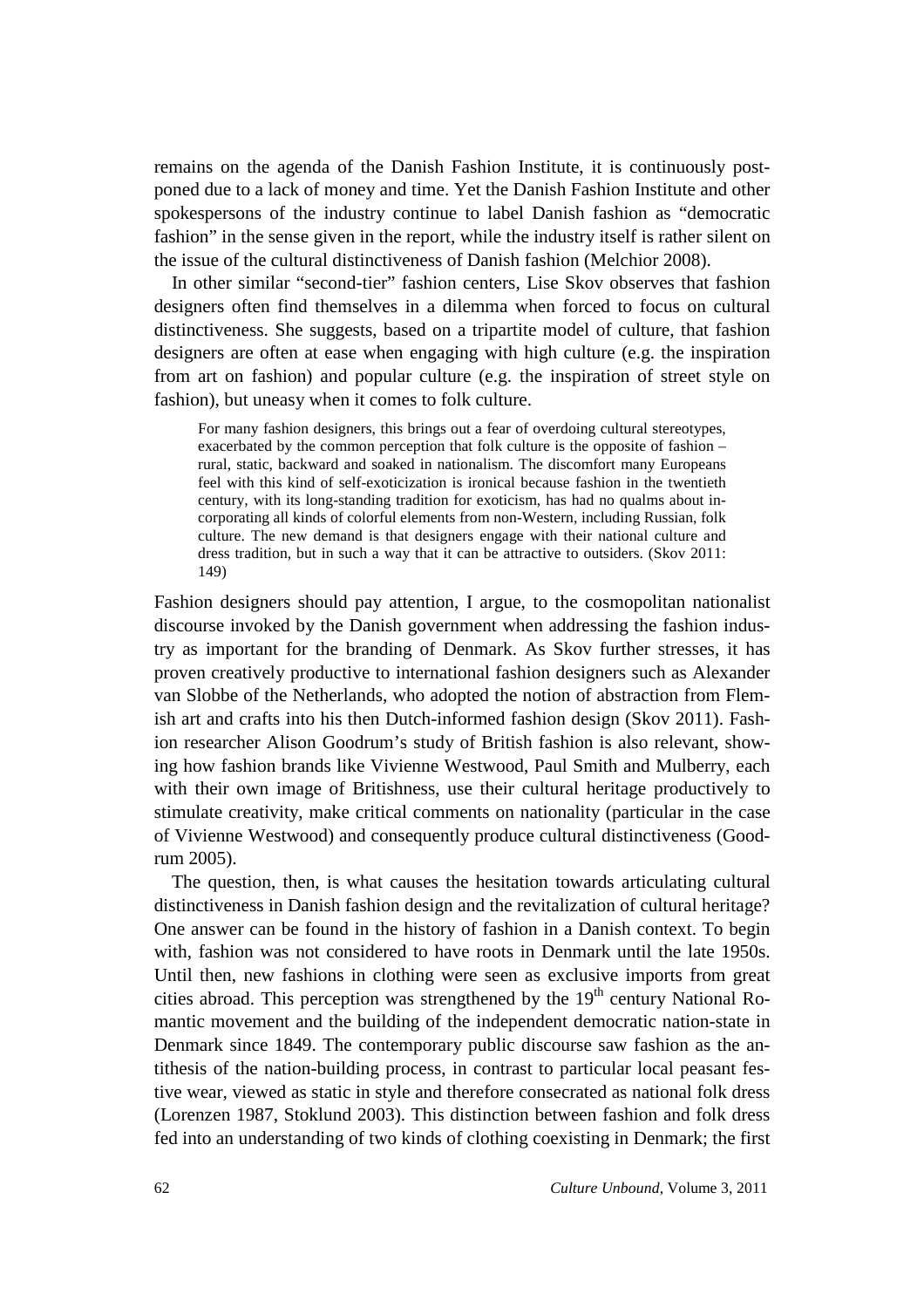was oriented historically backwards, while the second was future-oriented and neutral in terms of national significance, and connected Danes with the rest of the world (Melchior 2011).<sup>10</sup> For the same reason, the living use of folk dress today is limited to the minor folk dance community – in sharp contrast to Denmark's neighboring Scandinavian countries, where many people still dress up in folk dress for National Day celebrations as well as private festive occasions (particularly in Norway).

The nationalization process of fashion design is challenging for a reason. However, when the term "Danish fashion" came into use by the late 1950s and 1960s, this corresponded to general changes in the fashion world. Often described as the democratization of fashion, it was a time of change from "class fashion" to "consumer fashion," to use the terminology of Diane Crane (Crane 2000), or from a monocentric fashion system to a polycentric one, according to Fred Davis (Davis 1992). The perception of fashionable clothing as something elite, socially exclusive and instigated by Parisian haute couture fashion houses was transformed into something youthful and mass-produced. The fashion world became decentralized (Lipovetsky 1994). Newspapers and magazines began to include popular writing on fashion, observing and acknowledging fashion design from many different places of the world (though mostly from the Western world). Danish fashion emerged in this context, and the export adventures of youth fashion brands appeared in newspaper headlines at home and abroad; this highlighted the independence of Danish fashion, no longer a copy of international fashion, but something new and independent. It is difficult to determine if any of the fashion designers at the time worked with the revitalization of folk dress or national cultural heritage. Instead, fashion design seemed more engaged with its present, creating a dress identity for the young international youth culture movement. At the time, the government noticed the growing visibility of Danish fashion and did occasionally use it to promote a modern Denmark abroad, but otherwise, as already mentioned; the government did not pay any specific attention to the industry.<sup>11</sup>

Another problem for the expression of cultural distinctiveness is that, generally, fashion designers communicate only a direct description of their designs in the context of upcoming trends and what the consumer can expect to find on the sales racks in the coming season. There is no tradition of public speaking or even debates on design values among Danish fashion designers, which I think feeds into the hesitation to handle issues such as cultural distinctiveness. In complete opposition, the mid- $20<sup>th</sup>$  century environment of Danish modern industrial design included very outspoken designers and architects, who expressed their view on the power of everyday design to foster the good life in the young social democratic welfare state. It is remarkable how silent the young fashion designers were at the time. Perhaps, though, the two are related, as Danish modern design was perceived as the antithesis of fashion (Davies 2003). What could the fashion designers have to say? A critical newspaper article from 1969 quite accurately compared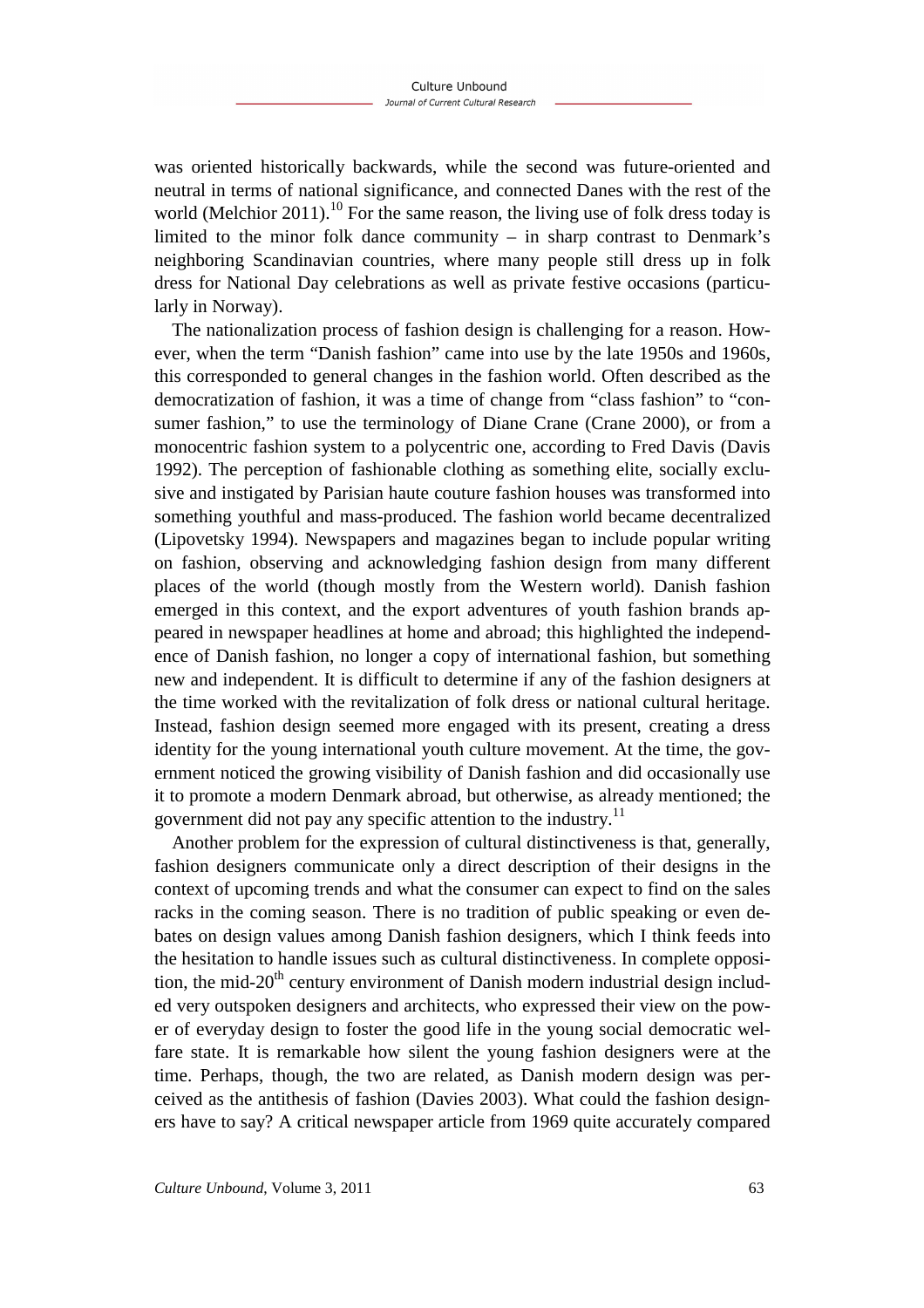the Danish fashion scene to a silent film, showing that the industry capitalized from image-making and creating lifestyle dreams, not challenging the consumers to listen, learn or reflect, but to absorb and spend (Kistrup 1969).Some designers might have had something to say, but it was difficult for them to get a word in the heated political climate between socialists and liberals that took place at the time. The fashion industry was strongly associated with capitalism, and the success story of the new Danish fashion told in newspapers and magazines centered on the sales and earnings of the fashion companies. In the 1971 book with the telling title *De nye millionærer* (English: The new millionaires), the couple behind the (at the time successful) fashion brand Dranella is interviewed and, by exception, speak of their views on money, politics and society. They declare, though, minor interest in earning money, support for equal earning in all jobs, and their conscious choice to produce collections at small manufacturing sites in provincial Denmark in order to support the local work force; but they also make it clear that they feel typecast (as liberal capitalists) and therefore have limited options to express themselves without being misunderstood (Elleman-Jensen 1971: 180-196).

Though 1971 is a long time ago and the political climate and public views on millionaires and people earning money has (at least in the Danish case) changed dramatically, the silence of the fashion industry has prevailed. It is a problem when the goal is "catwalking the nation," as on the day of the World's Greatest Catwalk. But what could the solution be? In the following I shall try to provide an answer to that question.

#### **Making Danish Fashion Cosmopolitan Danish**

It is of utmost importance that the fashion industry realizes its voice for a cosmopolitan nationalism. It would thus avoid being "soaked in nationalism" or producing souvenirs of "cultural stereotypes," to quote Lise Skov. Let me therefore first explain what should be understood by cosmopolitan nationalism.<sup>12</sup>

In the last ten to fifteen years, many philosophy and sociology scholars have taken an intense interest in cosmopolitanism. It is seen as a new world order, meaning a new moral and ethnic standpoint, suitable for contemporary global life, but also as a descriptive way to distinguish between cosmopolitans and noncosmopolitans (Roudometof 2005). To sociologists like Ulrich Beck, the interest in cosmopolitanism is twofold. Firstly, as a methodological concept, it has the ability to overcome the methodological nationalism that has dominated social science studies until recently; it can do so by building on a so-to-speak "dialogic imagination," as opposed to the "monologic imagination" characteristic of methodological nationalism (Beck 2002: 18). This analytical approach is suitable for understanding what Beck terms "internal globalization," meaning how globalization is experienced in the everyday lives of people, institutions and national governments engaging in transnational activities. Secondly, Beck campaigns for a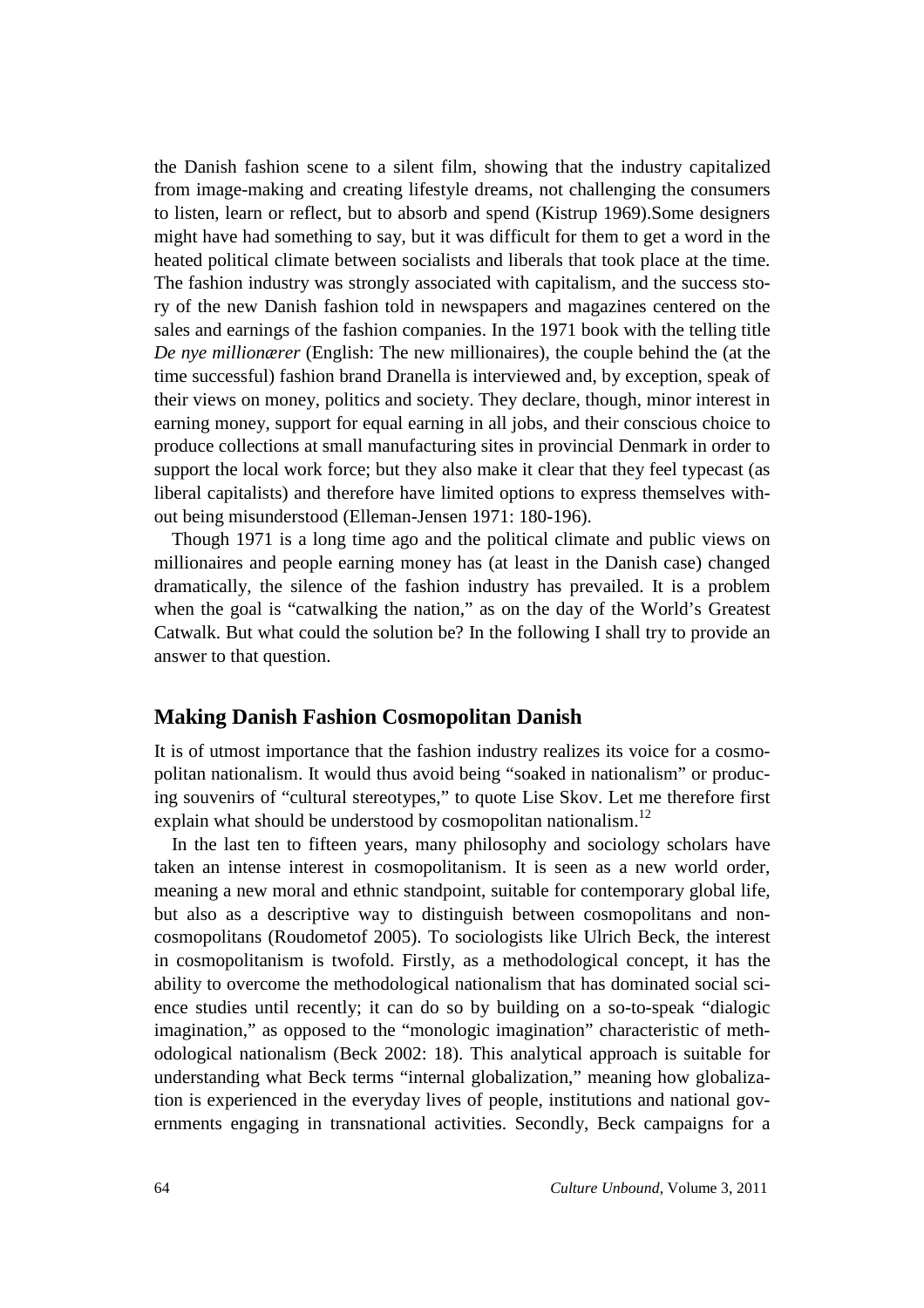"cosmopolitan nation" built on the idea of a society that is open and tolerant and embraces the otherness of others. The idea of cosmopolitanism should not to be mistaken with multiculturalism, as the latter does not acknowledge the individual, instead positing him as "the epiphenomenon of his culture," whereas cosmopolitanism "presupposes individualization" (Beck 2002: 37).

Using the term "cosmopolitan nationalism" draws on the ideas of Ulrich Beck, but puts a stronger emphasis on the fact that nations matter, and still have an influential "afterlife" in the age of globalization. Craig Calhoun is a social science scholar representing such a view, as he suggests cosmopolitanism and nationalism are mutually constitutive:

Globalization has not put an end to nationalism – not to nationalist conflicts nor to the role of nationalist categories in organizing ordinary people's sense of belonging in the word. (…) Nationalism still matters, still troubles many of us, but still organizes something considerable in who we are. (Calhoun 2007: 171).

Fashion may seem more appropriately linked to cosmopolitanism than to nationalism. As a catalyst of material change (change in style of clothing), fashion is decidedly fluid and border-crossing in character; as the Danish case demonstrates, is has produced an understanding of Denmark positioned in the fashion periphery of fashion centers. With globalization, particularly from a Western worldview, the fashion industry is now generally seen as a globally interdependent, transnational operation. Design is conceptualized in one country, produced in another country, shipped to a third country and perhaps even consumed in a fourth country, though international and bilateral trade agreements still regulate these flows. Because outsourcing has been ingrained into the Danish fashion industry for decades, it is no longer realistic to nationalize fashion through the label "Made in Denmark" or the idea that certain production qualities reveal the national identity of clothes. Of course, a few exceptions exist, and, significantly, they are perceived as beacons of Danish fashion, though solely in a Danish context. One example is a very plain, cotton jersey long-sleeved T-shirt made by Nørgaard paa Strøget, included as a Danish design icon in the Danish Museum of Art & Design. First made in 1967, it has been in production ever since, the design rarely changing beyond the selection of colors and their combinations; it was sold by one of the first youth fashion shops in Copenhagen, which has become an institution in itself, due not only to the T-shirt but also to its selection of avant-garde local and international fashion brands. Another example is a range of so-called fisherman sweaters of bubblepattern knitted wool, made by the company S.N.S Herning since the 1930s. These sweaters achieved international acclaim when Rei Kawakubo, the cult Japanese fashion designer of Commes des Garçons, discovered the sweaters and collaborated with S.N.S Herning to sell their sweaters in her shops – not because they were Danish, but because they were retro chic.

For the majority of Danish fashion brands with neither local production nor a long heritage, however, cultural distinctiveness can be expressed through the design of clothing and the values that inform the clothes. Again, significantly for the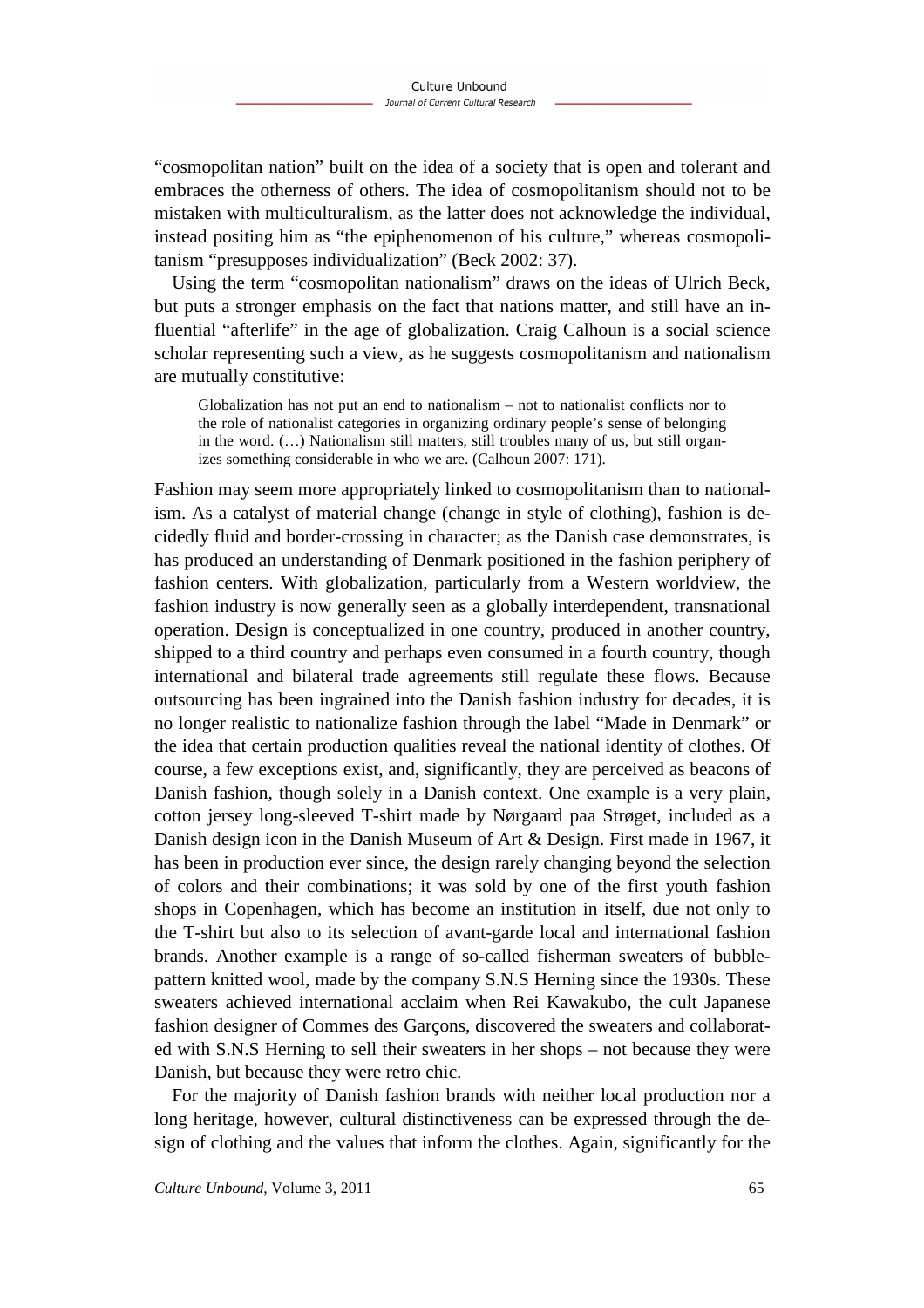situation, the label "Designed in Denmark" has not yet caught on, though it frequently occurs among fashion brands in other countries. The trade organization of Danish fashion and textile industry may be to blame in this case, as until 2007 they did not recommend that Danish fashion companies use the label; they saw it as a vestige of the domination of the industry by manufacturing companies, and likewise were reluctant to confuse the consumer who hoped to buy Danish-made, as labor unions had fought endlessly to keep jobs in the country. Again, the history of the industry can be seen as adversarial to a sense of belonging, the desire for the future. A national awareness and engagement of Danish cultural history will hopefully strengthen the cultural distinctiveness and brand value of Danish fashion design, but the fashion industry will have to transform its self-perception and designers their way of working.

Cosmopolitan nationalism argues for reflective knowledge of one's cultural heritage, not cultural diversity within one's country, in order to understand and appreciate the cultural heritage of others. It is precisely not either/or, but allows the individual to appreciate the rootedness of cosmopolitanism, the participation in a national context, and the shared past that constitutes a ballast for understanding what Beck terms the "otherness of others" (Beck 2002). From this perspective, the hesitation of designers towards cultural distinctiveness is ultimately a choice for ignorance. To strengthen the cosmopolitan Danishness of Danish fashion, I ask Danish fashion designers to be more reflective towards their cultural heritage, to discuss and define it. Distinctive national fashion design can do more than gain market share; it can also become an ethical-political project, taking part in the public debate of nationalism and providing an alternative to the publicly dominant discourse of insular nationalism in Denmark and other places in the world. Numerous Danish fashion designers seem to have the potential for such an ethicalpolitical engagement. Brand names such as Henrik Vibskov, Vilsbøl de Arce, Baum und Pferdgarten, Wood Wood and Soulland show a strong sense of creativity. As I see it, this goes beyond wrapping beautiful naked fashion models in the national flag for the purpose of image. The national flag should not be seen as a necessary design solution or color-code. British fashion designers have a habit of using the red, blue and white Union Jack in many contexts – as fabric, decoration, and lining – to the extent that it becomes banal and confuses the intent. Fashion designers need not address national identity in this limited way. Their approach must be more intellectually sophisticated – or avant-garde. It should identify and study dress traditions in order to revitalize them, make new eclectic mixes, and critically and outspokenly address what the Danishness of Danish fashion is.

It would be fair to ask why this is not already the case. From a researcher's point of view, I think that the explanation lies in the way fashion designers are educated and the resources to which they have access in cultural institutions such as museums. Again, there is no tradition in Danish fashion design education of studying local fashion and dress history. Fashion and dress history is allowed to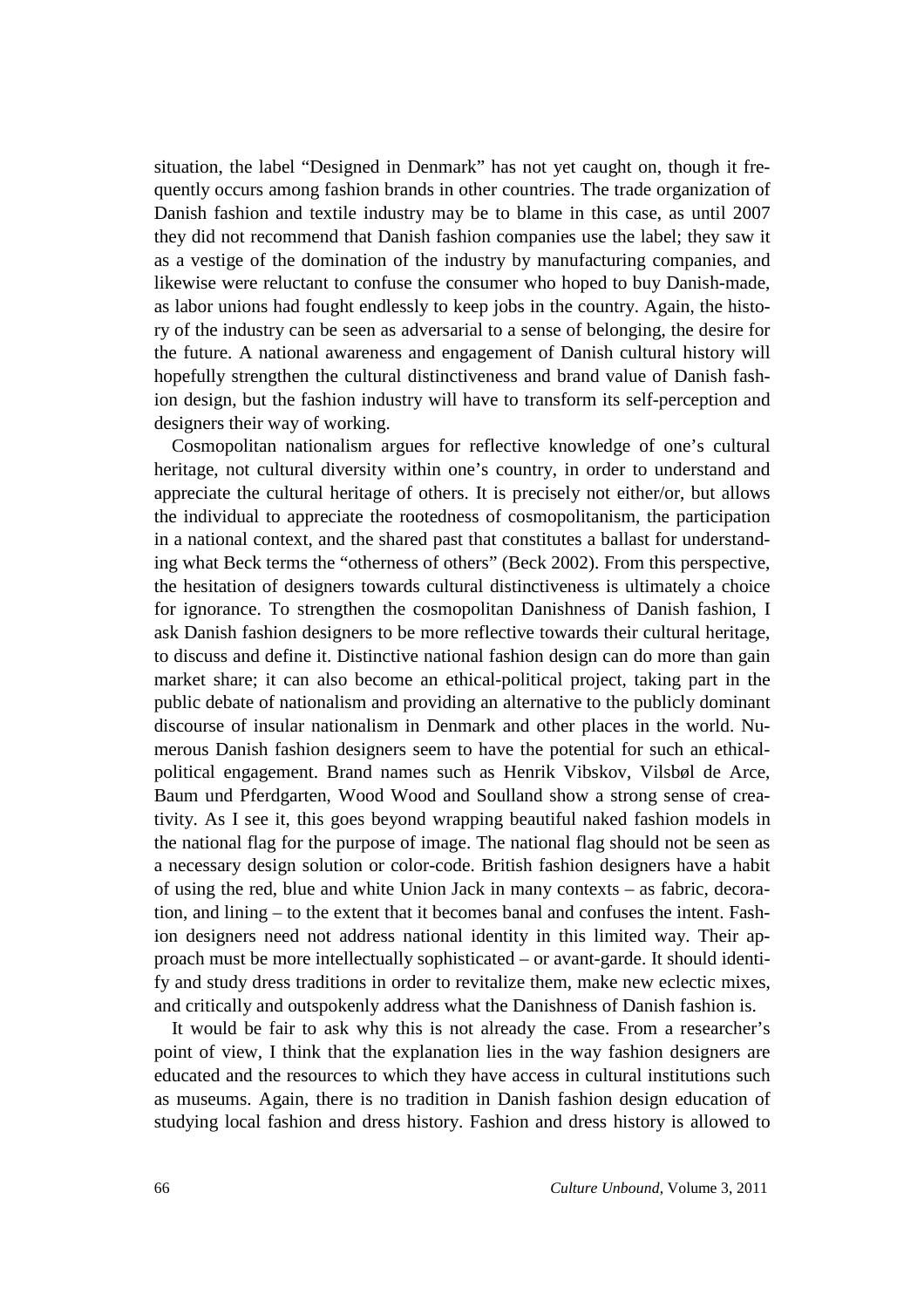play the role of international narrative, perhaps supplemented by an elective short course on  $19<sup>th</sup>$  century Danish regional dress.

When asked, the heads of fashion design departments at the main design schools admit that local dress history has not been a priority; they aim to educate fashion designers to respond independently to industry needs, and hopefully to strengthen the individual student's creative, artistic and professional skills.<sup>13</sup> Students should, in other words, feel free to find inspiration, and through their education they will learn how to achieve good and, if possible, experimental design solutions in terms of process, method and appearance. In the past ten years, the design education in Denmark has gone through an academic upgrade, entailing a stronger emphasis on design theory and intellectual reflection throughout the education. The education has changed dramatically, but in this case it has yet to take into account local fashion design history as distinct from general design history. Furthermore, good reasons for this can be found in the current scholarship in the field. Who should teach and what should be included in the curriculum? Academic fashion and dress research at universities is still young. In the past, it has existed in museum contexts, but for that reason it has mostly been limited or restricted to the collections, of which none could be said to have a convincing fashion focus thus far. But as the interdisciplinary research environment gradually matures, the situation may change. The future is promising, and the latest initiative to develop a fashion museum (in relation to the Danish Museum of Art & Design), the first of its kind in Denmark, has the potential to make a difference. Not only will it give students access to its collection, but it will also provoke critical debate on Danish fashion and dress history through exhibitions and educational programs. If fashion designers are asked to critically engage in important discussions of our time of nationalism, cosmopolitanism and globalization, I believe they must develope a culture of discussion, with the support of important institutions, such as the design schools and museums, in their endeavor.

# **Conclusion**

Upon the World's Greatest Catwalk, Denmark made a fashion statement to the world, calling for the support of the fashion industry and encouraging its consumers to make "fashion change the world." That day carried a big message. It challenged the Danish fashion industry and particularly its fashion designers to fulfill the well-intentioned ambitions of the industry and the government supporting the fashion industry – mostly out of self-interest, notwithstanding the donation of money from Fonden til Markedsføring af Danmark (English: The Foundation for the Promotion of Denmark). I have framed the event as the materialization of what I term "catwalking the nation" and focused on how fashion designers must engage with cultural distinctiveness in order to mobilize the nation for fashion. However, my argument goes further; such engagement should not be misinter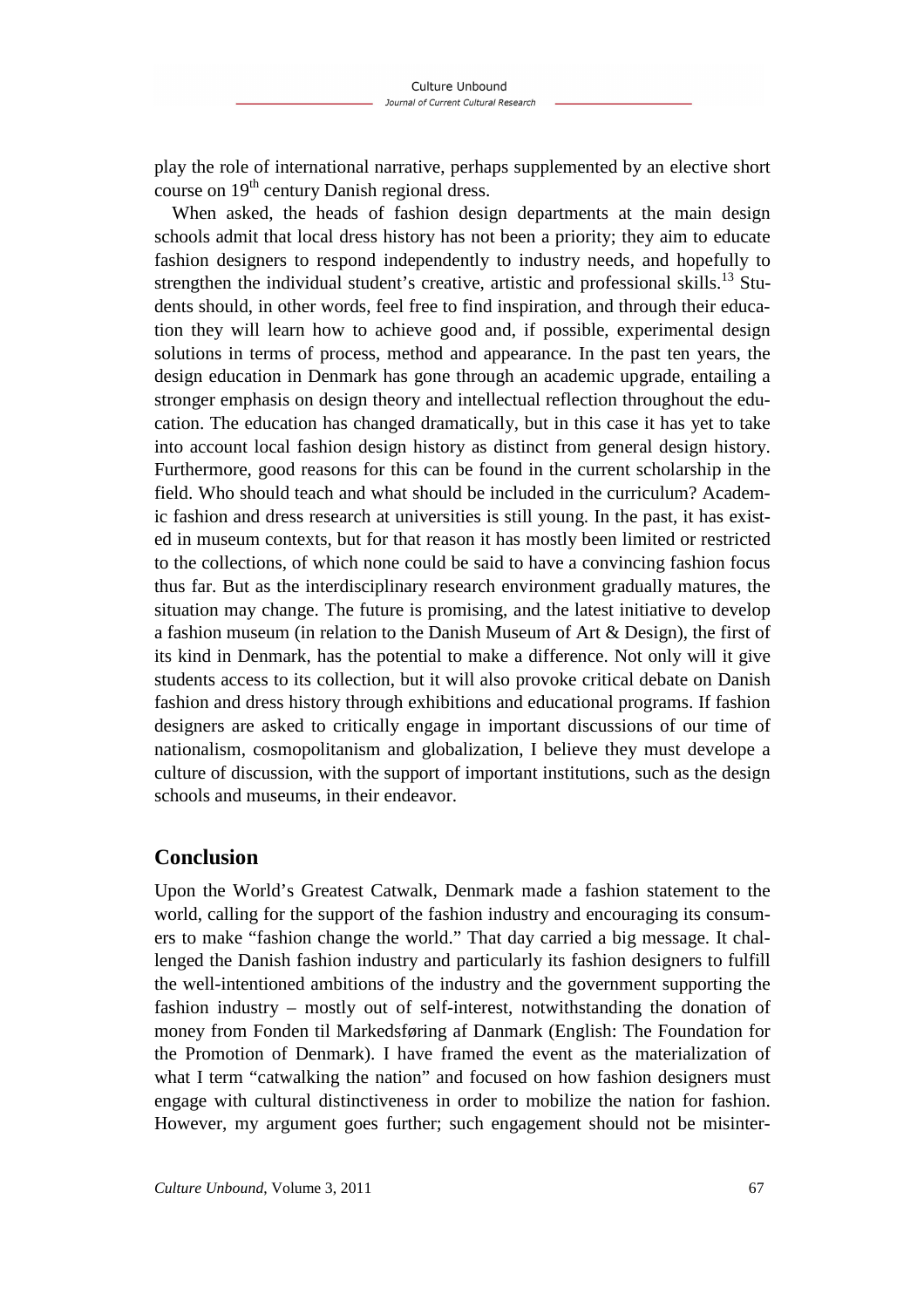preted as promoting insular nationalism or guarding Danish values as if they were static and could be protected from any kind of outside interaction or possibility for transformation. Instead, by understanding the government's motivation to align with the fashion industry as stimulating a cosmopolitan nationalist imagination of Denmark, I argue that fashion designers should think of their design endeavors in a cosmopolitan nationalist context. It is essential to know one's local roots before setting off to engage and understand the outside world and make one's statement. Nations matter. In politics, they sustain and develop democracies. In popular culture, the nation can be a back-drop for developing, among other things, a cultural critique within fashion design. But a cosmopolitan and enlightened outlook must not be forgotten. In the case of Denmark, the market for fashion goes beyond national borders, and it is big, complex and competitive. One must make a difference with what one offers for sale. Yet, as I have argued, it is equally important to make a difference by taking part creatively and vocally in current debates on vital topics such as nationalism, cosmopolitanism and globalization. Otherwise, fashion merely lends its luster to the nation and not the other way round, which is equally necessary to succeed in "catwalking the nation" on an August summer day.

**Marie Riegels Melchior** is a part-time lecturer at the Department of Ethnology, University of Copenhagen, and Research Fellow at Designmuseum Danmark. In 2008 she did her PhD on Danish fashion 1950-2008. Currently she is engaged in a study of fashion in museums. E-mail: mrm@dkim.dk.

#### **Notes**

- 1 The article is primarily based on research conducted in relation to my PhD dissertation – a cultural analysis of the Danish fashion industry and the concept of Danish fashion 1950-2008 (Melchior 2008).
- 2 The cost of the World's Greatest Catwalk is estimated at 2.5 million DKK, paid by *Fonden til Markedsføring af Danmark* (English: The Foundation for the Promotion of Denmark) a crosscutting initiative launched in 2007 in the action plan for the global marketing of Denmark.
- 3 http://www.worldrecordsacademy.org/society/longest\_catwalk\_world\_record\_set\_by\_ The\_Copenhagen\_Fashion\_Week\_101822.htm, August 16<sup>th</sup>, 2010.
- 4 Field notes August 14th, 2010.
- 5 Field notes August  $14<sup>th</sup>$ , 2010.
- 6 Field notes August  $14<sup>th</sup>$ , 2010.
- 7 Orvar Löfgren has introduced the concept of "catwalk economy" as a contemporary mode for many kinds of businesses, as well as in the regular public discourse of packaging and launching novelties (Löfgren 2005). I find great inspiration in this way of thinking and drawing attention to the technology of the catwalk as a metaphor for the production of the new and the fashion industry.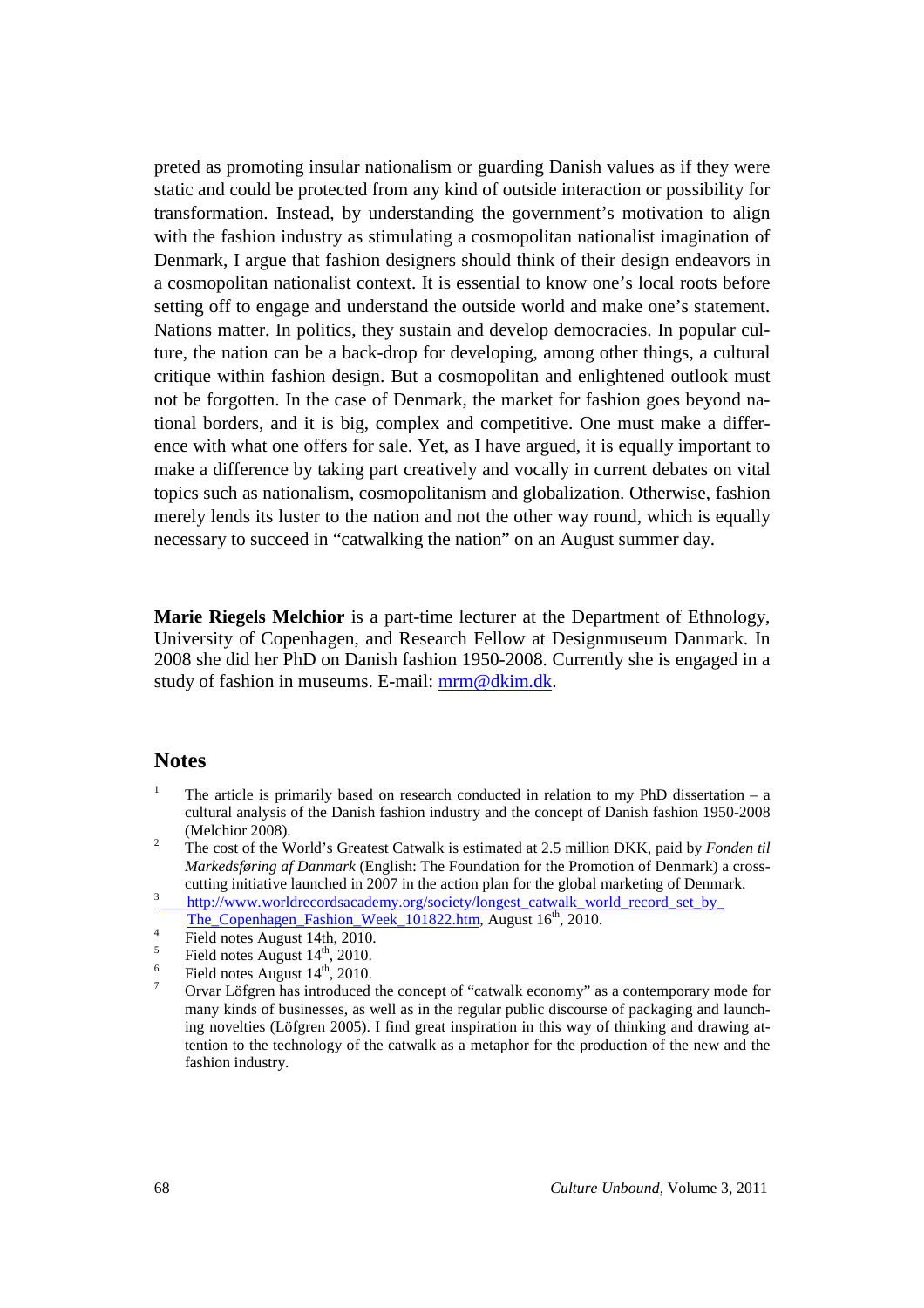- 8 In 2010 the total revenue of the Danish fashion industry was approximately 24.1 billion DKK  $(3,23)$  billion Euro). 93.5 percent was gained from export (www.dmogt.dk, February 10<sup>th</sup>, 2011).
- 9 "Copenhagen Dreaming" by the Danish pop-band Love Shop, 2004.
- <sup>10</sup> This distinction resembles Joanne Eicher and Barbara Sumberg's notion of "world dress" as opposed to "ethnic dress," the first transnational in nature, the second informed by the traditions and dress practices of ethnic groups (Eicher & Sumberg 1995).
- <sup>11</sup> This was particularly significant in 1969 when the Danish Ministry of Foreign Affairs published its magazine *Denmark Review* dedicated to celebrating and promoting young Danish fashion designers and the quality of Danish fashion design (Melchior 2008).
- <sup>12</sup> I try to develop this concept further from its inception in the article I wrote with Lise Skov and Fabian Faurholt Csaba. In analyzing the fashion industry's involvement in the Danish government's creative industry policy, we introduced the concept to describe the new way of representing the nation through a cosmopolitan nationalist discourse via the connectedness of the fashion industry and government policy (Melchior, Skov & Csaba 2011).
- <sup>13</sup> As part of my research for my PhD I made interviews with key persons at The Danish Design School, Designskolen Kolding and Teko in Herning (Melchior 2008).

### **References**

Bauman, Zygmunt (1998): *Globalization: The Human Consequence*, London: Polity Press.

- Beck, Ulrich (2002): "The Cosmopolitan Society and its Enemies", *Theory, Culture & Society*, 19:1-2, 17-44.
- Billig, Michael (1995): *Banal Nationalism*, London: Sage Publications.
- Brand, Jan & José Teunissen (eds): *Global Fashion / Local Tradition. On the Globalization of Fashion*, Arnhem: Terra.
- Calhoun, Craig (2007): *Nations Matter. Culture, History, and the Cosmopolitan Dream*, New York: Routledge.
- Christensen, Søren (2006): "Danskhed i verdensklasse", *Kritik*, nr. 182, Copenhagen: Gyldendal.
- Craik, Jennifer (2009): "Is Australian Fashion and Dress Distinctively Australian?", *Fashion Theory. Journal of Dress, Body and Culture*, 13:4, 409-442.
- Crane, Diana (2000): *Fashion and Its Social Agendas: Class, Gender and Identity in Clothing*, Chicago: University of Chicago Press.
- Davis, Fred (1992): *Fashion, Culture & Identity*, Chicago: The University of Chicago Press.
- Davies, Kevin M. (2003): "Marketing Ploy or Democratic Ideal? On the Mythology of Scandinavian Design", Widar Halén & Kerstin Wickman (eds): *Scandinavian Design Beyond the Myth: Fifty Years of Design from the Nordic Countries*, Stockholm: Arvinius Förlag/Forum Förlag, 101-110.
- Eicher, Joanne B. & Barbara Sumberg (1995): "World Fashion, Ethnic, and National Dress", Joanne B. Eicher (ed.): *Dress and Ethnicity. Change Across Space and Time*, Oxford: Berg, 295- 306.
- Elleman-Jensen, Uffe (1971): *De nye millionærer*, Copenhagen: Forum.
- FORA (2005): *Brugerdreven innovation i dansk mode den 5. Globale modeklynge*, Copenhagen: Økonomi- og Erhversministeriets enhed for erhvervsøkonomisk forskning og analyse.
- Goodrum, Alison (2005): *The National Fabric: Fashion, Britishness, Globalization*, Oxford: Berg.
- Kistrup, Jens (1969): ""Den moderne stumfilm", *Berlingske Tidende*, 18 October 18 1969.
- Klæder Skaber Folk (1970): "Kvalitet og design", *Klæder Skaber Folk*, 1970: 2, 39-41.
- Lorenzen, Erna (1987): *Hvem sagde nationaldragt?*, Århus: Wormianum.
- Löfgren, Orvar (2005): "Catwalking and Coolhunting: The Production of Newness", Orvar Löfgren & Robert Wilim (ed.): *Magic, Culture and the New Economy*, Oxford: Berg.